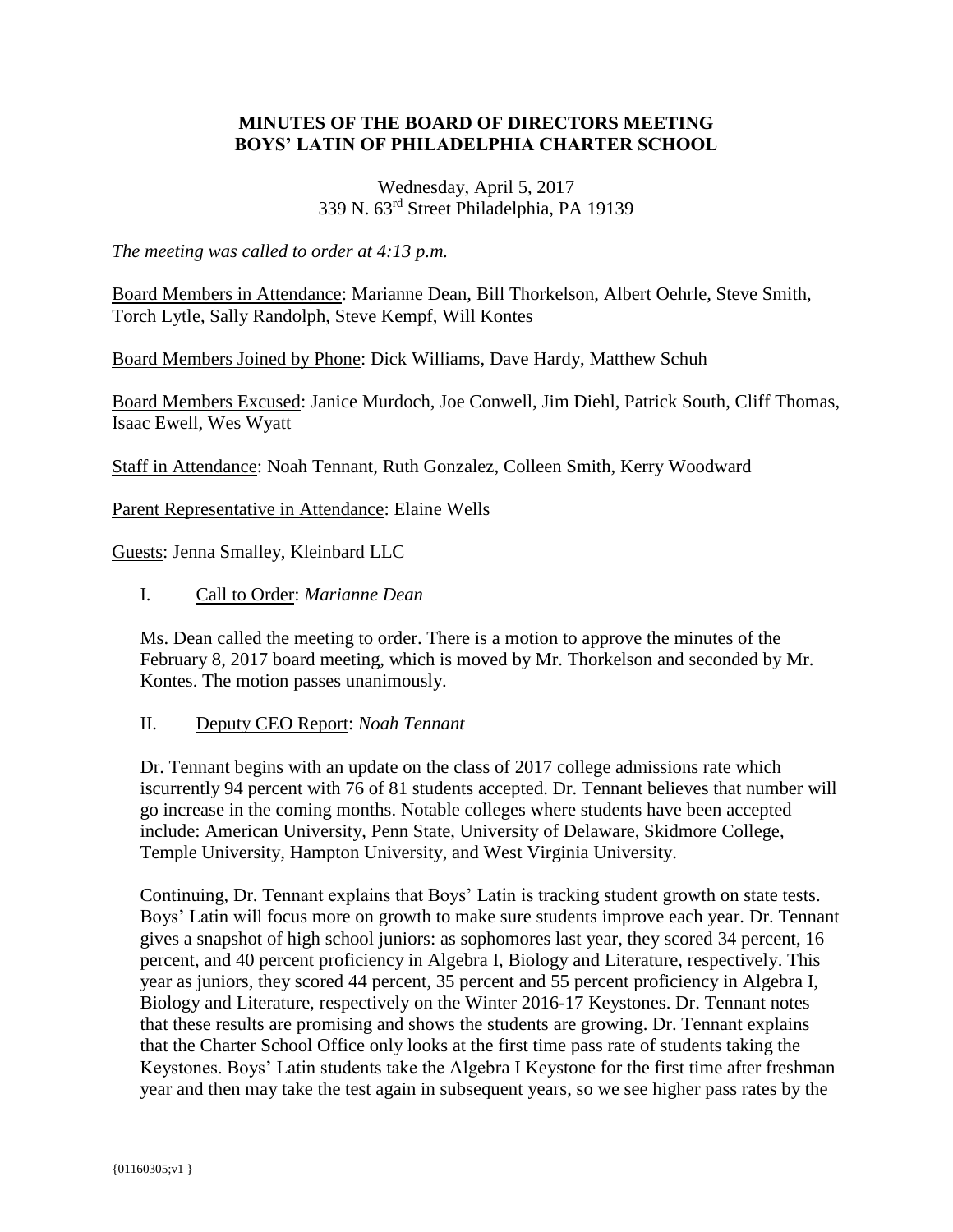$11<sup>th</sup>$  grade year. Ms. Woodward adds that in order to respond to this evaluation system, many charters are delaying their students in taking Algebra I, which impairs college preparation. Under that system, students won't make it higher levels such as trigonometry or calculus. Boys' Latin wants their students to be as mathematically prepared as possible upon entering college. Dr. Tennant notes that Boys' Latin offers math courses such as Algebra I, Geometry, Algebra II, Pre-Calculus, and AP Calculus. About 20 to 25 Boys' Latin students take AP Calculus each year. Dr. Tennant states that some  $8<sup>th</sup>$  graders take Algebra I currently, and can even take the Keystones, which can hurt Boys' Latin overall score per the Charter School Office but helps the students.

Dr. Tennant adds that middle schoolers will be taking their PSSAs over the next several weeks.

Dr. Tennant transitions to Boys' Latin's charter renewal process. Dr. Tennant explains that the school received a first glimpse of the charter renewal report one week ago. Errors were included in the report which Boys' Latin needs to address. Dr. Tennant is optimistic about where Boys' Latin stands. Dr. Tennant explains the matrix used by the Charter School Office to determine if a charter will be renewed: there are two axes, academic success and organizational compliance, which can be ranked with a red, yellow or green score.Dr. Tennant feels optimistic that Boys' Latin will land in the yellow, which means its charter will be renewed with conditions. A red score means the charter is not renewed.

Dr. Tennant explains that one major issue with this 31-page report in that there is no mention of college: Boys' Latin's mission, college preparedness, is seemingly not valued by Charter School Office. Dr. Tennant lists the concrete pieces from the report that the Charter School Office got wrong. Once Boys' Latin counters these errors, its overall score should improve even more.

A discussion follows on the specific areas of the report which were incorrect, how those errors could have been made and how Boys' Latin can defend against these errors. Dr. Tennant explains that Boys' Latin will send a rebuttal letter to the Charter School Office.

Dr. Tennant states that as of right now, Boys' Latin does not know when its renewal report will be made public, likely either late April or May.

Continuing, Dr. Tennant announces that Boys' Latin is searching for a new principal for its middle school, as Nicholas Pascale will be moving to Texas. Dr. Tennant thanks Mr. Pascale for his hard work and states that he will be missed. Mr. Pascale will be on the team to search for a new middle school principal. Ms. Dean notes that Mr. Pascale is a huge loss, but is confident Boys' Latin will find a suitable replacement.

Dr. Tennant states that Boys' Latin has found a new principal for its high school, R.J. McDaniel. Over the past several months, Boys' Latin reviewed 32 applicants of which 13 were brought in for interviews. A subset of those met with a panel of teachers, students and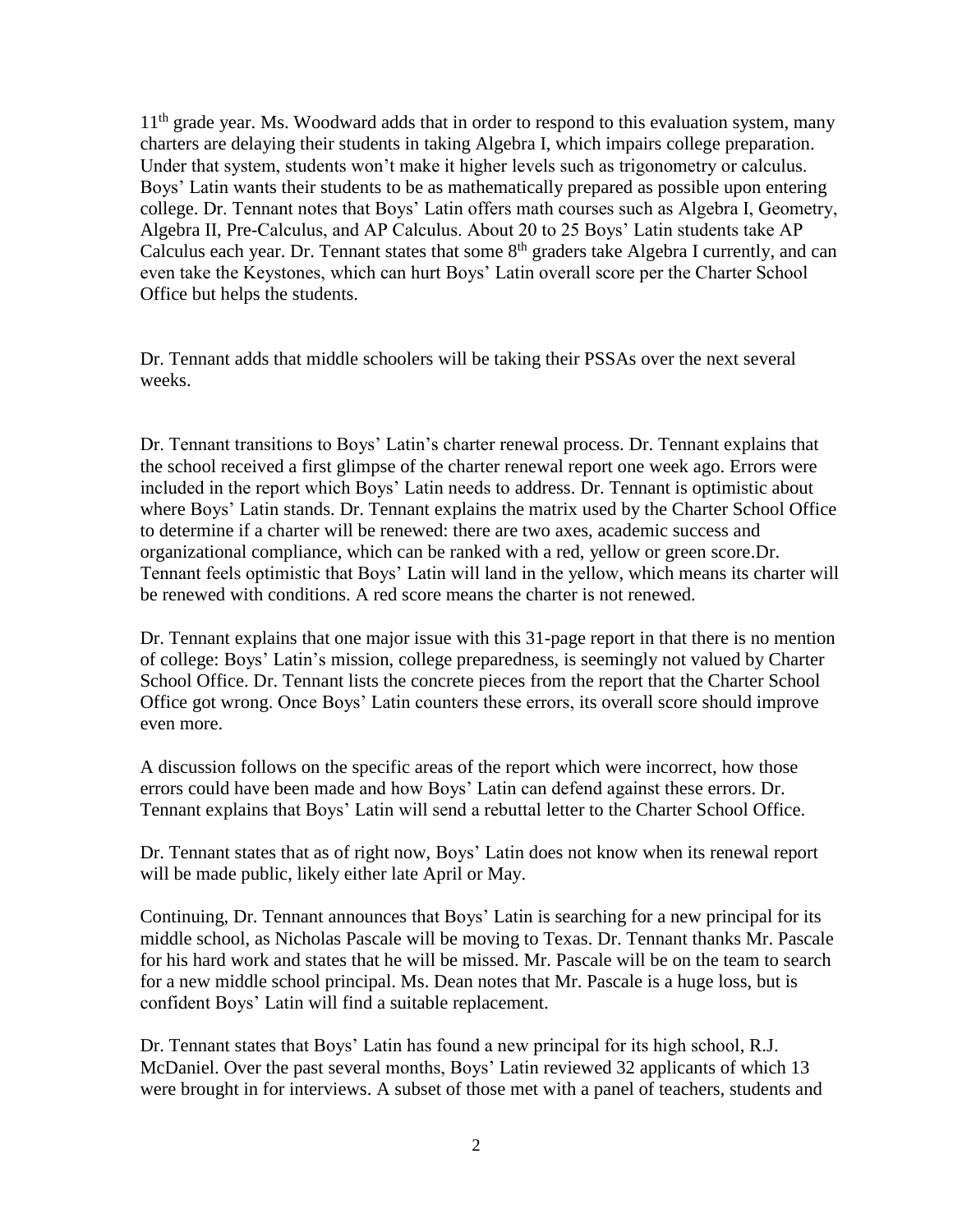parents then an even smaller subset met with administrators and the curriculum and instruction team. Dr. Tennant states that Mr. McDaniel emerged with great spirit, clear commitment to school culture and many ideas to bring the table. Boys' Latin believes Mr. McDaniel will be an excellent leader, and Mr. McDaniel looks forward to meeting the board and leading the high school.

Dr. Randolph adds that she got to meet Mr. McDaniel, and could not have been more impressed. He is known within the community, committed and his qualifications are overwhelming. Dr. Tennant states that Mr. McDaniel will begin as principal on July 1, 2017. Boys' Latin aims to find a middle school principal by that date, as well.

Continuing, Dr. Tennant is proud to announce that the Boys' Latin lacrosse team won their first game, 8-6. Dr. Tennant notes that the team is mostly made up of underclassmen, and a sophomore scored 6 of their 8 goals in their first win. Boys' Latin is proud to have started their lacrosse program, and Ms. Woodward adds that the lacrosse program is looking for a financial sponsor for next year.

Ms. Woodward congratulates Dr. Tennant on being named the Penn Graduate School of Education Educator of the Year, which is a major honor given to an educator who is a risk taker, innovator and who inspires students. Dr. Tennant will be honored on May 13, and the board congratulates Dr. Tennant.

Dr. Tennant concludes his presentation.

# III. Board Committee Reports

## a. Finance: *Bill Thorkelson, Kerry Woodward*

Mr. Thorkelson begins his presentation by explaining that Boys' Latin, in preparing this year's budget, has taken a haircut against revenue projection relative to its reimbursement rate. Mr. Thorkelson states that the budget has been reduced greatly, and the finance committee built conservatism into the budget. Mr. Thorkelson thanks Dr. Tennant and Ms. Woodward who worked to find areas Boys' Latin could reduce to bring the projection for this year into consonance with the covenant requirements.

Mr. Thorkelson then breaks down the anticipated revenue, expenses and areas Boys' Latin could reduce. Mr. Thorkelson explains that Boys' Latin will receive less revenue than anticipated, which puts pressure on the expense side of the budget. Boys' Latin has been able to identify cuts leading to a net income of \$154,000. Mr. Thorkelson describes that Boys' Latin has requirements which must be met for its outstanding loans covenants. If those covenants are broken, there will be an adverse effect on Boys' Latin. One of those covenants is that the net income has to be at \$80,000, which Boys' Latin is projected to meet.

Continuing, Mr. Thorkelson notes that Boys' Latin has had a revenue reduction: the school budgeted on a conservation basis based on expectations for this year, and have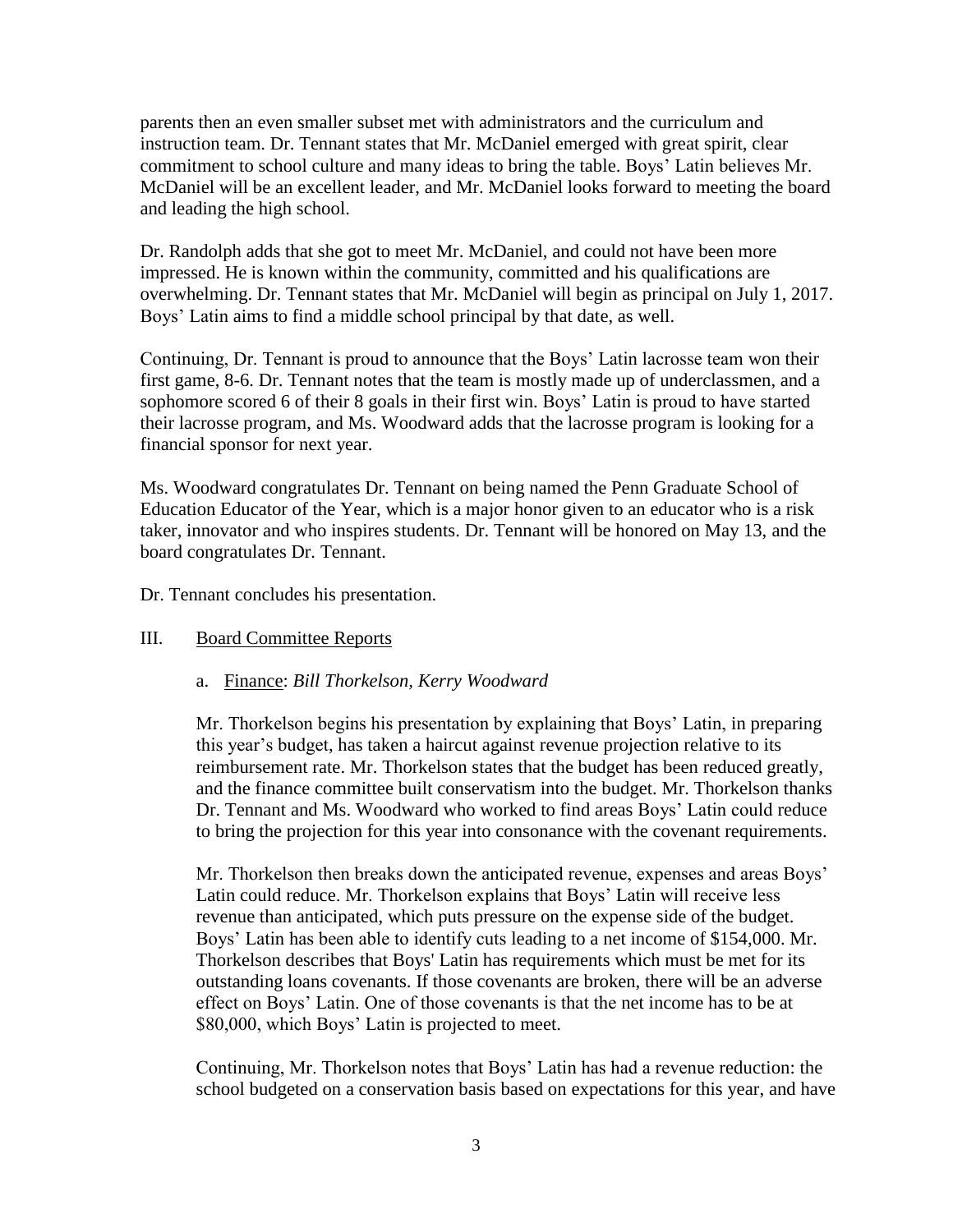found enough levers to pull to keep the ship afloat. Mr. Thorkelson states that there was a higher than expected decline in enrollment which hurt Boys' Latin's revenue: Boys' Latin budgeted for 825 students and currently have 785 enrolled. Mr. Thorkelson reminds the board that Boys' Latin's charter is for 800 students.

Mr. Thorkelson adds that donations have been strong again this year, but states that an anticipated decline in donations will be built into the budgeting process for next year. Mr. Thorkelson states that Boys' Latin has done a good job preparing its budget, which has flexibility in a climate that is difficult to predict. Mr. Thorkelson thanks Ms. Woodward for her efforts, and states that the finance committee feels comfortable with these projections.

Mr. Thorkelson concludes his presentation.

#### b. Strategic Planning: *Bill Thorkelson*

Mr. Thorkelson begins by explaining that Boys' Latin has identified a number of areas that need additional work from the strategic plan. Ms. Woodward and Dr. Tennant have been addressing some of those areas. Mr. Thorkelson states that Boys' Latin has been looking at the school salary structure and circulated a faculty-wide survey to get a sense of what issues the faculty thinks about vis-a-vis their compensation. Boys' Latin has learned a number of things from this survey, and is still at the beginning of this process. Mr. Thorkelson explains that the main goal is to get to a defined structure of how Boys' Latin compensates its faculty and administration.

Mr. Williams adds that Boys' Latin is taking a hard look at the entire organizational chart to design a new one that meets the school's needs. Mr. Williams explains that the goal is to get costs down, as the percentage of salaries at Boys' Latin is higher than other schools. Mr. Williams states that Boys' Latin wants to put a policy in place that is transparent for its employees.

A discussion follows on how Boys' Latin can accomplish this goal, the board's role in personnel decisions and any obstacles the school could face along the way.

Dr. Tennant adds that morale building will be necessary, and that he met with the faculty to discuss the results of the survey. Dr. Tennant notes that the staff appreciated the transparency of conversation, which gave them context of salaries.

Mr. Thorkelson concludes his presentation.

### c. Facilities: *Dick Williams for Joe Conwell*

Mr. Williams begins by stating that everything is currently under control, with the only open item being the field surrounding the high school. Mr. Williams will report back at the next meeting.